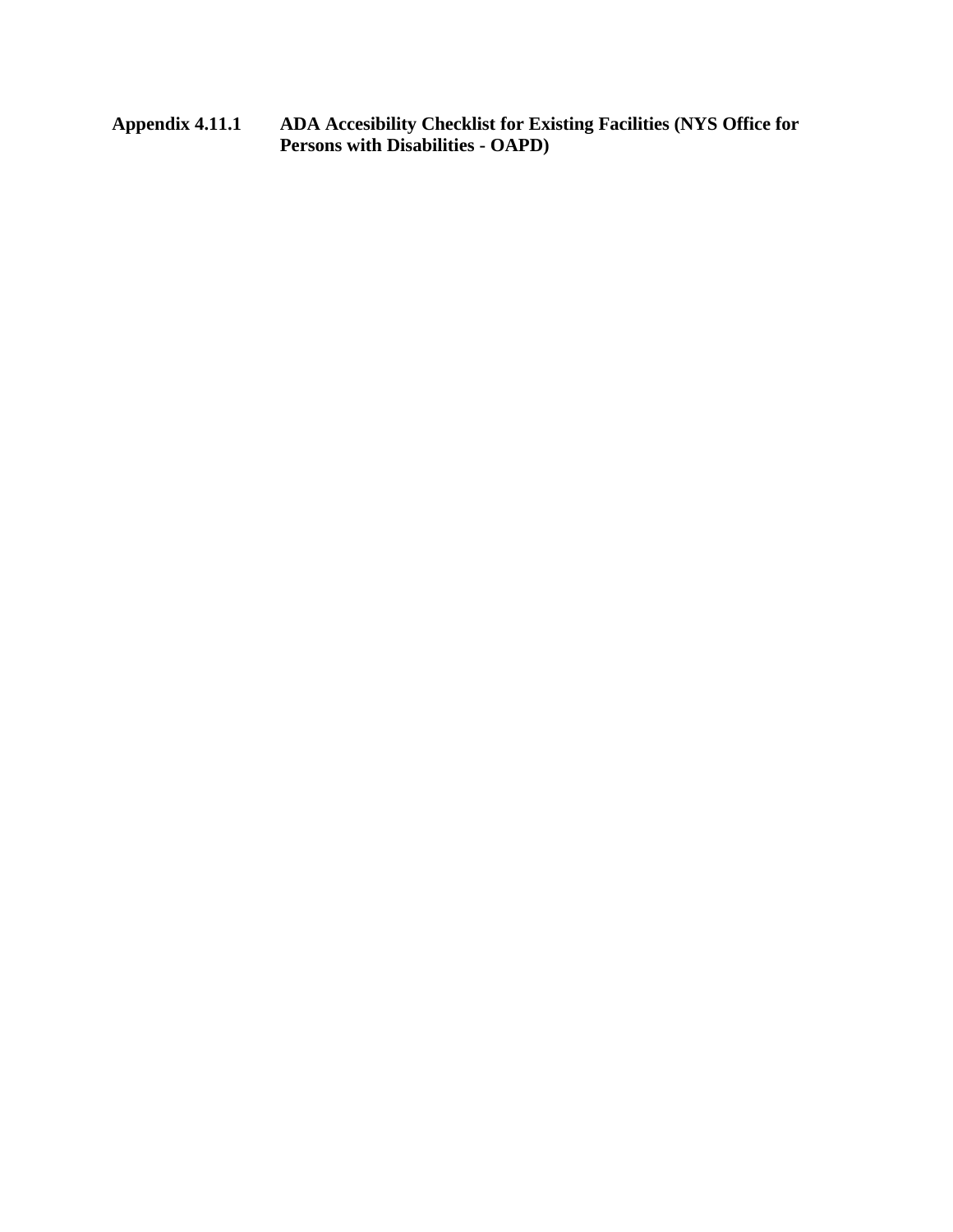

 $(518)$  473-4129 (800) 522-4369 VOICE/TDD (518) 473-6005 FAX

## **ADA ACCESSIBILITY CHECKLIST FOR EXISTING FACILITIES**

#### **Purpose of Checklist**

Section 504 of the Rehabilitation Act of 1973 and Title II of the Americans with Disabilities Act of 1990 (ADA), which cover state and local government operations, require that the services, programs and activities of covered entities be accessible to people with disabilities in the most integrated setting possible.

When a service, program or activity is conducted in a location that is not physically accessible, the requirement of service and program access may be achieved through barrier reduction or by providing the service, program or activity through alternative means (e.g., home visits, or conducting the service, program or activity at a location that is accessible). The priority however, is always on providing the program or service in the most integrated setting possible; that is, assuring that people with disabilities can access the program or service along with non-disabled co-workers, friends and colleagues.

Title III of the ADA, which applies to places of public accommodation (e.g., stores, offices, motels, etc.), requires, in the first instance, that covered entities make currently inaccessible facilities physically accessible to people with disabilities to the extent that it is readily achievable for them to do so.

New construction and renovations, as well as barrier reduction required to achieve program accessibility, must be undertaken in accordance with established accessibility standards. The Americans with Disabilities Act of 1990 established minimum guidelines that must be followed when undertaking new construction and/or alterations. These guidelines are called the Americans with Disabilities Act Accessibility Guidelines (ADAAG). However, the ADA also requires that where a state or local building code provides for a more stringent standard of accessible design, that standard is to be used.\*

The New York State Uniform Fire Prevention and Building Code incorporates, by reference, the standards contained in the 1992 CABO-ANSI (Council of American Building Officials - American National Standards Institute) standards of accessible design (RS72).

These standards, although similar to ADAAG, are not identical, and where the New York State Code is more stringent, those standards apply. Note that local building codes, where applicable, (e.g., New York City Building Code) may also include more stringent requirements which must be followed.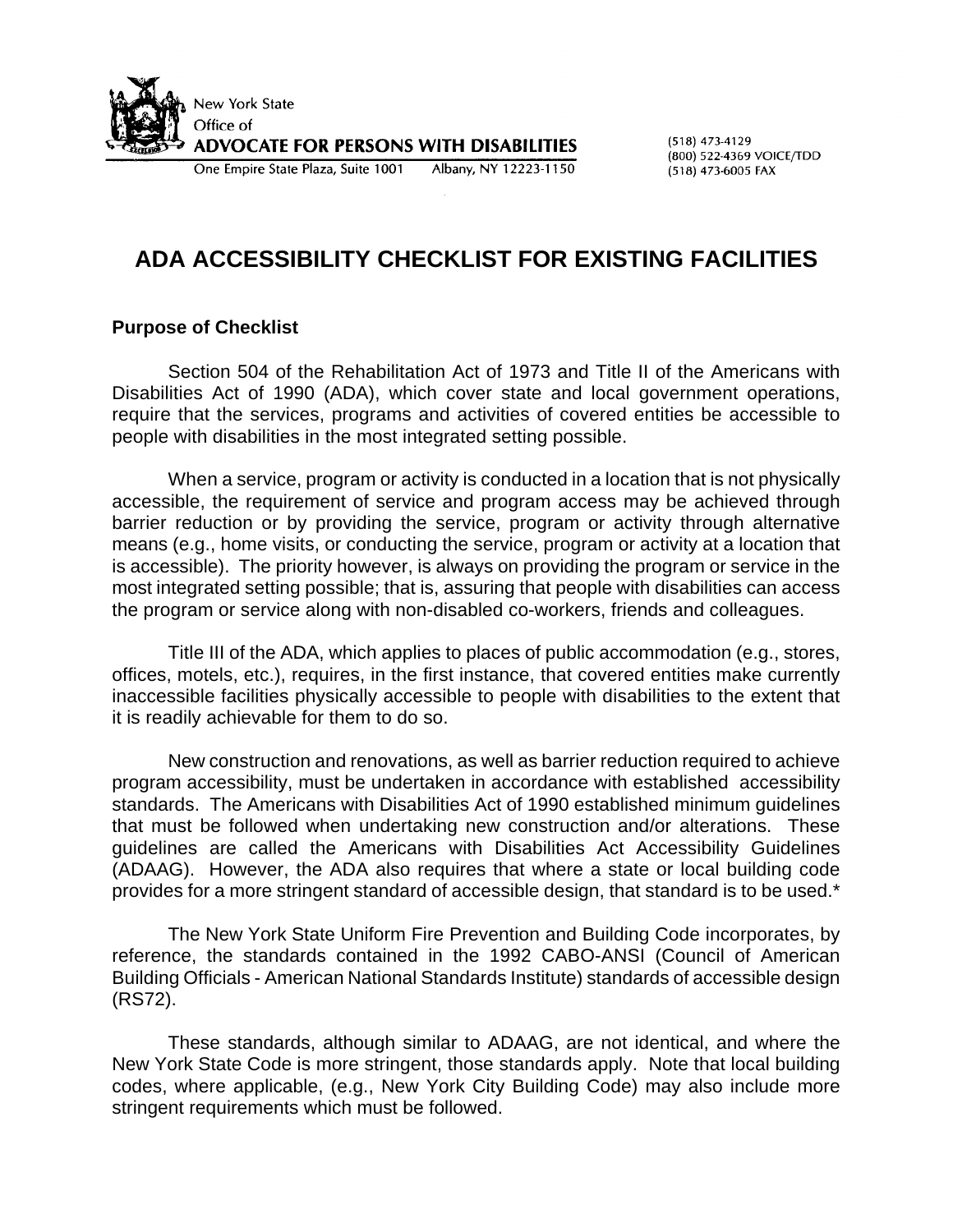The following accessibility checklist is provided to assist covered entities in locating possible accessibility deficiencies in a facility and is not intended to be a comprehensive list of all accessibility requirements. Remember also that existing facilities are not required to retrofit to achieve compliance with these standards if program accessibility can be achieved through alternate means. Finally, always consult the applicable standard prior to initiating any construction.

References included in the checklist refer to applicable sections in ADAAG unless the New York State Uniform Fire Prevention and Building Code provides a stricter standard.

In situations where the NYS Code provides for a stricter standard they are noted with the symbol **VNY** and the reference is to the CABO-ANSI standard.

For more information in this regard please contact:

NYS Office of Advocate for Persons with Disabilities One Empire State Plaza, Suite 1001 Albany, NY 12223-1150 518-473-4609 800-522-4369 (voice and TTY)

N.B.: As of the date of this publication, ADA regulations currently permit government entities to follow the Uniform Federal Accessibility Standards (UFAS) as an alternative to ADAAG. That alternative is expected to be removed in the near future with the promulgation of additional ADAAG Standards for governmental construction.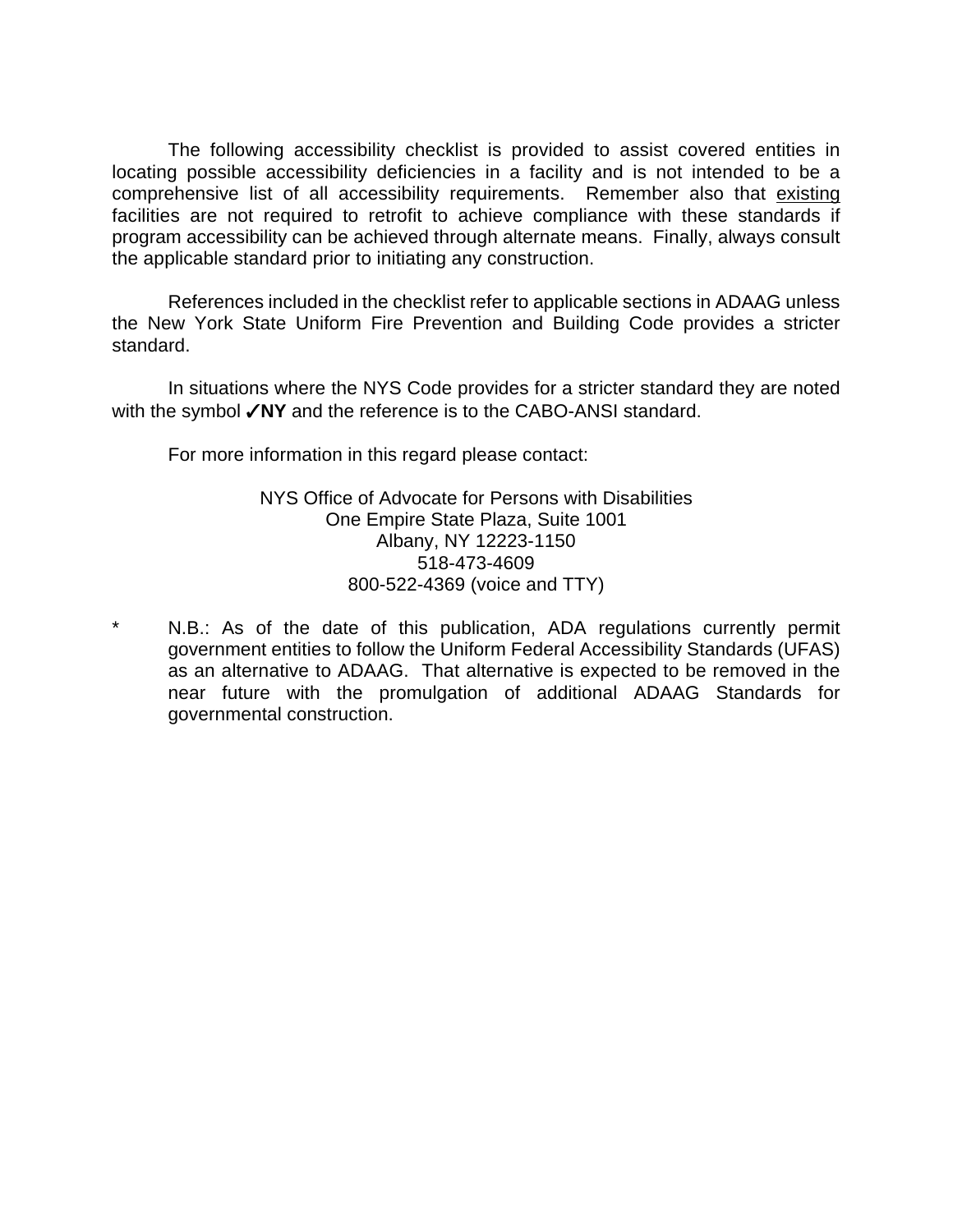| Date:     |  |
|-----------|--|
| <b>C.</b> |  |

Surveyor:

 **Building** Name:

 NY Indicates NYS Uniform Fire Prevention and Building Code standard utilized when more stringent than American with Disabilities Act Accessibility Guidelines (ADAAG).

| Check:                                 | # of Spaces                                                                                                                                                                                                                                                                                                                | # of Accessible Spaces  |           |     |                                                                                                                 |
|----------------------------------------|----------------------------------------------------------------------------------------------------------------------------------------------------------------------------------------------------------------------------------------------------------------------------------------------------------------------------|-------------------------|-----------|-----|-----------------------------------------------------------------------------------------------------------------|
| Code<br><b>Citation</b>                | <b>Site Component</b><br><b>PARKING</b>                                                                                                                                                                                                                                                                                    | <b>YES</b><br>Compliant | <b>NO</b> | N/A | <b>POSSIBLE ACTION</b>                                                                                          |
| 4.6.5                                  | Does the entrance to the parking area provide vertical<br>clearance of 9 feet 6 inches?                                                                                                                                                                                                                                    | G                       | G         | G   | G Remove vertical<br>obstacle.<br>G Increase height of<br>vertical clearance.                                   |
| 4.1.2(5)                               | Are there accessible parking spaces reserved? See<br>Table 1.                                                                                                                                                                                                                                                              | G                       | G         | G   | G Create accessible<br>spaces.                                                                                  |
| 4.6.2                                  | Are the accessible parking spaces located closest to<br>the accessible route and accessible building entrance?                                                                                                                                                                                                             | G                       | G         | G   | <b>G</b> Relocate accessible<br>spaces.                                                                         |
| $\ensuremath{\text{NY}}$<br>1101.1(d)4 | Does the accessible space measure 96 inches wide with<br>an adjoining access aisle 96 inches wide?                                                                                                                                                                                                                         | G                       | G         | G   | G Restructure space and<br>access aisles.                                                                       |
| NY.<br>1101.1(e)2                      | Is the accessible space identified with a permanently<br>installed sign 5 to 7 feet above grade which includes the<br>international symbol of access?                                                                                                                                                                      | G                       | G         | G   | G Install signage.                                                                                              |
| 4.3.7<br>4.5.1                         | Do the access aisles have a cross slope less than 1:50,<br>AND HAVE A FIRM, STABLE NON-SLIP SURFACE?                                                                                                                                                                                                                       | G                       | G         | G   | G Relocate spaces.<br>G Decrease cross slope.<br><b>G ESTABLISH FIRM,</b><br><b>STABLE NON-SLIP</b><br>SURFACE. |
| 4.1.2(1)                               | Do the access aisles connect to an accessible<br>pedestrian route with a minimum clear and<br>unobstructed width of 36 inches?                                                                                                                                                                                             | G                       | G         | G   | <b>G Establish accessible</b><br>route connection.<br>G Remove any<br>obstructions.                             |
| 4.6.6                                  | Is there a passenger pick up and drop off zone? If so, is<br>at least ONE Passenger LOADING ZONE accessible<br>which measure 20 feet long with a 5 feet wide access<br>aisle parallel to the vehicle pull up space and at the<br>same level as the roadway? ACCESS AISLE IS THE<br>BEGINNING OF THE ACCESSIBLE ROUTE.      | G                       | G         | G   | <b>G Establish accessible</b><br>Passenger Loading Zone.                                                        |
| 4.7                                    | Do curbs on the accessible route have curb cuts or curb<br>ramps at 1:12 slope?<br>NOTE: If a slope of 1:12 is NOT possible, a slope<br>between 1:10 and 1:12 is allowed for a MAX RISE of 6<br>inches. A slope between 1:8 and 1:10 is ALLOWED for<br>a MAX RISE of 3 inches. A slope STEEPER THAN 1:8<br>is NOT ALLOWED. | G                       | G         | G   | G Install curb cuts.<br>G Build small ramp to curb.                                                             |
| 4.7.2                                  | Is curb cut/curb ramp flush with surrounding grade?                                                                                                                                                                                                                                                                        | G                       | G         | G   | G Smooth out top and<br>bottom of ramp to curb<br>creating an even surface.                                     |
| 4.7.3                                  | Is the curb cut/ramp 36 inches wide, exclusive of flared<br>sides?                                                                                                                                                                                                                                                         | G                       | G         | G   | G Widen curb cut/ramp to a<br>minimum of 36 inches.                                                             |
|                                        |                                                                                                                                                                                                                                                                                                                            |                         |           |     |                                                                                                                 |

*New York State Office of Advocate for Persons with Disabilities*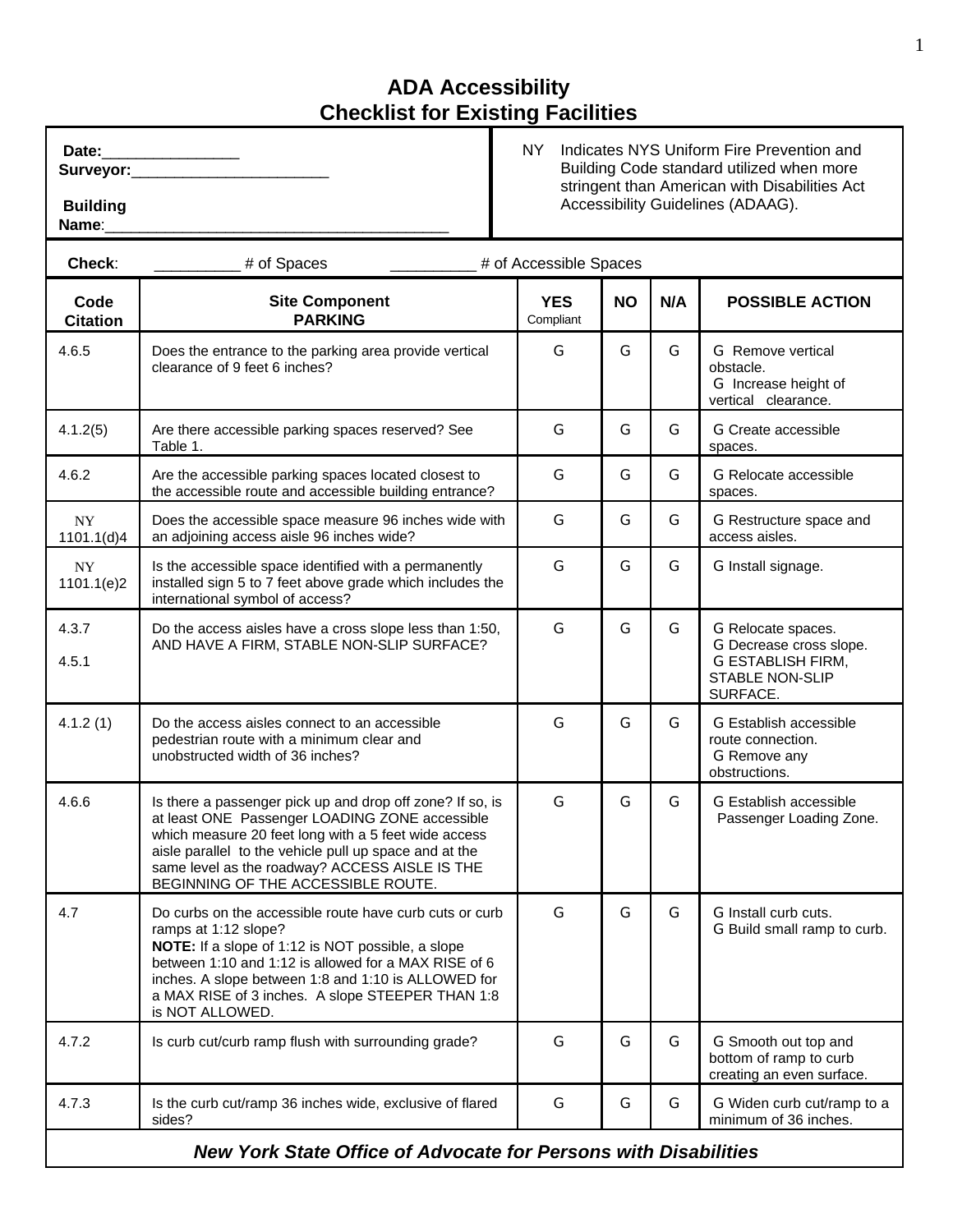| <b>Building</b><br>Name: | Date: _____________Surveyor:___________                                                                                                                                                                                                                                                                                               | <b>NY</b><br>Indicates NYS Uniform Fire Prevention and<br>Building Code standard utilized when more<br>stringent than Americans with Disabilities Act<br>Accessibility Guidelines (ADAAG). |           |     |                                                                                                                                                                                 |  |
|--------------------------|---------------------------------------------------------------------------------------------------------------------------------------------------------------------------------------------------------------------------------------------------------------------------------------------------------------------------------------|--------------------------------------------------------------------------------------------------------------------------------------------------------------------------------------------|-----------|-----|---------------------------------------------------------------------------------------------------------------------------------------------------------------------------------|--|
| Code<br><b>Citation</b>  | <b>Site Component</b><br><b>EXTERIOR ACCESSIBLE ROUTE</b>                                                                                                                                                                                                                                                                             | <b>YES</b><br>Compliant                                                                                                                                                                    | <b>NO</b> | N/A | <b>POSSIBLE</b><br><b>ACTION</b>                                                                                                                                                |  |
| 4.1.2(1)                 | Are there public transportation<br>stops on site, if so, is an<br>accessible route provided to the<br>building from the stop?                                                                                                                                                                                                         |                                                                                                                                                                                            |           |     | Provide curb cuts if<br>needed.<br>Establish accessible route.                                                                                                                  |  |
| 4.3.3                    | Does the accessible route provide<br>for a clean, unobstructed width of<br>at least 36 inches?                                                                                                                                                                                                                                        |                                                                                                                                                                                            |           |     | Increase width of route.                                                                                                                                                        |  |
| 4.4                      | If any object is protruding into the<br>accessible route, can it be<br>detected by a person with a visual<br>disability using a cane?<br>NOTE: An object must be within 27<br>inches from the ground to be detected<br>by a cane. Objects hanging or<br>mounted overhead must be higher than<br>80 inches to provide clear head room. |                                                                                                                                                                                            |           |     | Remove obstacle.<br>Move path around<br>obstacle.<br>Add cane-detectable base<br>that extends to the ground.<br>Place cane-detectable<br>object under the protruding<br>object. |  |
| 4.5.1<br>4.5.2           | Is the surface firm, stable, and slip<br>resistant with no cracks or level<br>change beyond $\frac{1}{2}$ inch?<br><b>NOTE:</b> Level change from $\frac{1}{4}$ inch to $\frac{1}{2}$<br>inch need to be beveled at a 1:2 ratio.                                                                                                      |                                                                                                                                                                                            |           |     | Create firm, stable, slip<br>resistant surface.<br>Ramp or smooth over level<br>changes.                                                                                        |  |
| 4.3.7                    | Are all slopes along the accessible<br>route less that 1:20?                                                                                                                                                                                                                                                                          |                                                                                                                                                                                            |           |     | Decrease slope.<br>Provide alternate route.                                                                                                                                     |  |
| 4.3.4                    | If the entire level of the accessible<br>route is 36 inches wide, is a 60<br>inches X 60 inches passing space<br>provided every 200 feet?                                                                                                                                                                                             |                                                                                                                                                                                            |           |     | Provide passing space.<br>Widen route to 60 inches.                                                                                                                             |  |
| 4.5.4                    | Are there any grates along the<br>accessible route? If so, the<br>maximum opening is $\frac{1}{2}$ inch<br>perpendicular to direction of travel.                                                                                                                                                                                      |                                                                                                                                                                                            |           |     | Replace grate to meet<br>criteria.                                                                                                                                              |  |
| 4.3.2(3)                 | Does at least one accessible route<br>connect accessible buildings,<br>accessible elements and spaces<br>located at the same site?                                                                                                                                                                                                    |                                                                                                                                                                                            |           |     | Establish accessible<br>connecting routes.                                                                                                                                      |  |
|                          | <b>New York State Office of Advocate for Persons with Disabilities</b>                                                                                                                                                                                                                                                                |                                                                                                                                                                                            |           |     |                                                                                                                                                                                 |  |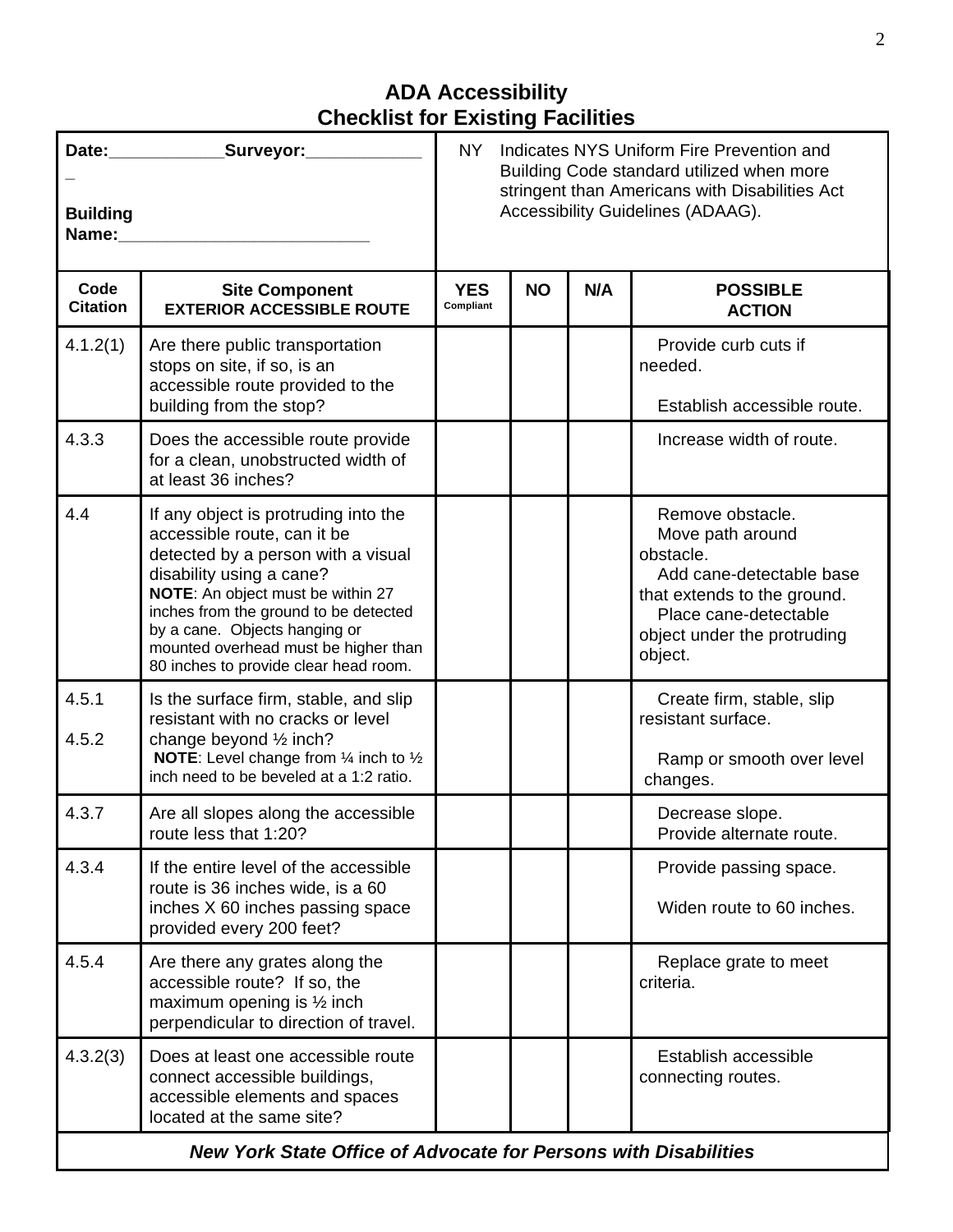| Building Name:<br><u>Letting</u> Camera and Camera and Camera and Camera and Camera and Camera and Camera and Camera and Camera and Camera and Camera and Camera and Camera and Camera and Camera and Camera and Camera and Camera an | Indicates NYS Uniform Fire Prevention and Building<br>NY<br>Code standard utilized when more stringent than<br>Americans with Disabilities Act Accessibility<br>Guidelines (ADAAG). |                         |                |     |                                                                                                                     |  |  |
|---------------------------------------------------------------------------------------------------------------------------------------------------------------------------------------------------------------------------------------|-------------------------------------------------------------------------------------------------------------------------------------------------------------------------------------|-------------------------|----------------|-----|---------------------------------------------------------------------------------------------------------------------|--|--|
| Code<br><b>Citation</b>                                                                                                                                                                                                               | <b>Site Component</b><br><b>ENTRANCE/EXTERIOR DOORS</b>                                                                                                                             | <b>YES</b><br>Compliant | N <sub>O</sub> | N/A | <b>POSSIBLE</b><br><b>ACTION</b>                                                                                    |  |  |
| 4.1.2(1)                                                                                                                                                                                                                              | If there are stairs at the main entrance, is<br>there also a ramp or lift present? NOTE:<br>If ramp is provided, see Ramp Site<br>Component, page 5.                                |                         |                |     | Build compliant ramp or lift.<br>Provide accessible public entrance.                                                |  |  |
| 4.1.2(1)                                                                                                                                                                                                                              | If main entrance is not accessible, is a<br>public entrance to the building accessible?                                                                                             |                         |                |     | Make a public entrance accessible.                                                                                  |  |  |
| 4.1.2(7)c                                                                                                                                                                                                                             | Do all inaccessible entrances provide<br>directional signage to the accessible<br>entrance?                                                                                         |                         |                |     | Provide directional signage.                                                                                        |  |  |
| 4.1.2(7)c                                                                                                                                                                                                                             | Is the international symbol of accessibility<br>provided at the accessible entrance?                                                                                                |                         |                |     | Provide signage.                                                                                                    |  |  |
| 4.1.7                                                                                                                                                                                                                                 | If alternate public entrance is used, is it<br>kept unlocked, to provide for independent<br>usage?                                                                                  |                         |                |     | Make alternate entrance useable.                                                                                    |  |  |
| 4.13.5                                                                                                                                                                                                                                | Does entrance door have a 32 inch clear<br>opening, minimum?                                                                                                                        |                         |                |     | Widen door.<br>Install offset hinge.                                                                                |  |  |
| 4.13.4                                                                                                                                                                                                                                | If double leaf door is present, at least one<br>door must be 32 inches minimum.                                                                                                     |                         |                |     | Provide 32 inch door.                                                                                               |  |  |
| 4.13.6                                                                                                                                                                                                                                | Is there at least 18 inches of clear wall<br>space on the pull side of the door, next to<br>handle?<br>Note: 24 inches clear space is preferred.                                    |                         |                |     | Remove or relocate furnishings,<br>partitions, other obstructions.<br>Move door.<br>Add power assisted door opener. |  |  |
| 4.13.9                                                                                                                                                                                                                                | Can door handle be operated with one<br>hand and does not require tight grasping,<br>pinching or twisting of the wrist to<br>operate? Is it located no higher than 48<br>inches?    |                         |                |     | Replace handle with a lever or<br>loop handle.<br>Lower door handle.                                                |  |  |
| 4.13.8                                                                                                                                                                                                                                | Is the threshold level (less than $\frac{1}{4}$ inch) or<br>beveled, up to $\frac{1}{2}$ inch?                                                                                      |                         |                |     | Bevel level changes up to 1/4 inch<br>to $\frac{1}{2}$ inch.                                                        |  |  |
| 4.13.11                                                                                                                                                                                                                               | Can exterior door be opened without<br>much force?<br>NOTE: 8.5 lbs of opening force was once<br>the standard                                                                       |                         |                |     | Release door pressure to least<br>possible opening force.                                                           |  |  |
|                                                                                                                                                                                                                                       | New York State Office of Advocate for Persons with Disabilities                                                                                                                     |                         |                |     |                                                                                                                     |  |  |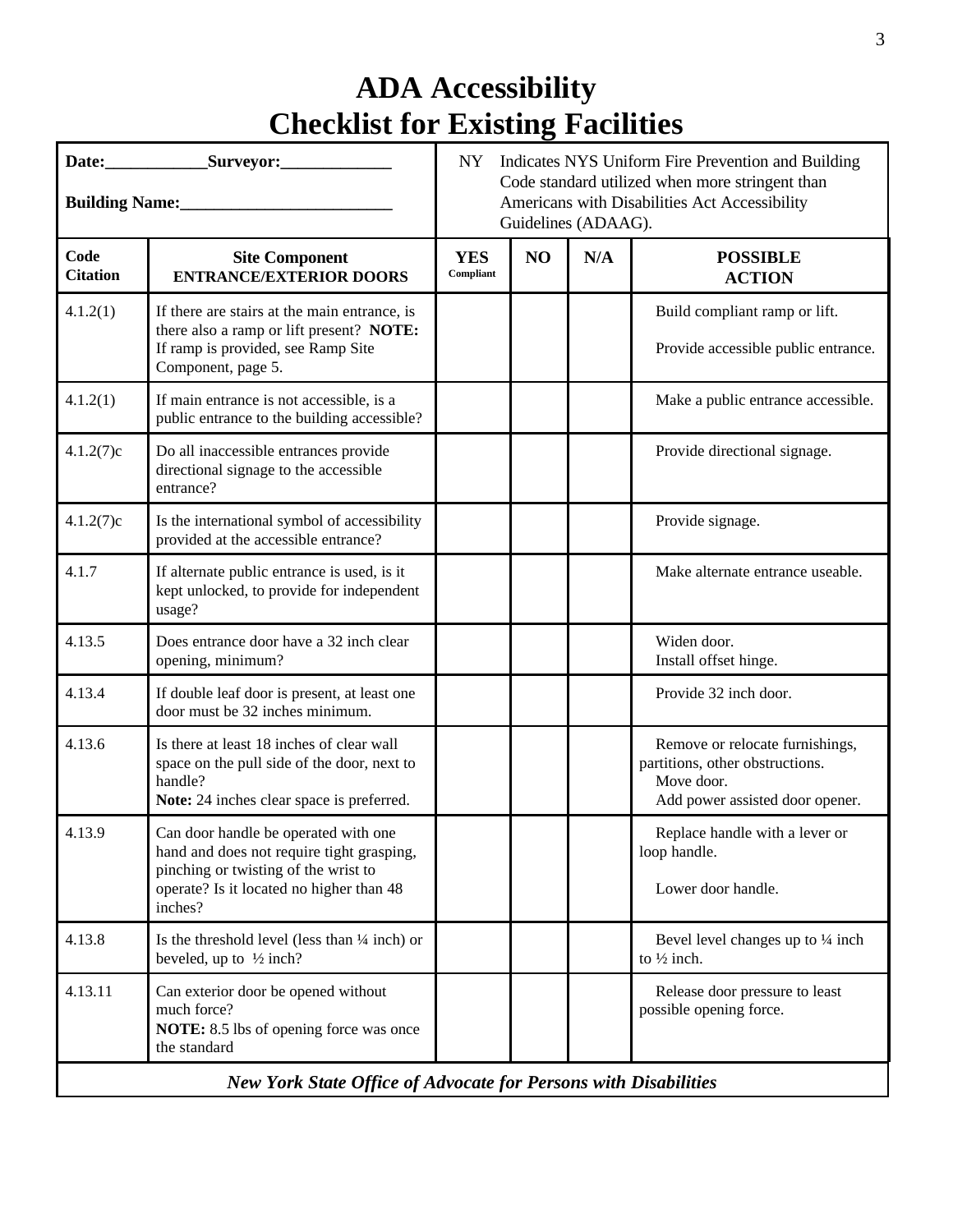| Building Name:          | Indicates NYS Uniform Fire Prevention and Building<br>NY<br>Code standard utilized when more stringent than<br>Americans with Disabilities Act Accessibility<br>Guidelines (ADAAG). |                  |    |     |                                                                                          |
|-------------------------|-------------------------------------------------------------------------------------------------------------------------------------------------------------------------------------|------------------|----|-----|------------------------------------------------------------------------------------------|
| Code<br><b>Citation</b> | <b>Site Component</b><br><b>Entrances/Doors</b>                                                                                                                                     | YES<br>Compliant | NO | N/A | <b>POSSIBLE</b><br><b>ACTION</b>                                                         |
| 4.13.10<br><b>NY</b>    | If the door has a closer, does it take<br>at least 5 seconds to close from door<br>angle of 90 <sup>N</sup> to 12 <sup>N</sup> ?                                                    |                  |    |     | Readjust door closer.                                                                    |
| 4.13.14<br><b>NY</b>    | Is there a kick plate 12 inches high<br>extending the width of the door, on<br>push side, except for automatic and<br>power doors?                                                  |                  |    |     | Install kick plate.                                                                      |
| 4.5.2                   | Are door mats less than $\frac{1}{2}$ inch high<br>and secured to the floor at all edges<br>and beveled if $\frac{1}{4}$ inch to $\frac{1}{2}$ inch?                                |                  |    |     | Replace door mats.<br>Secure door mats.                                                  |
| 4.13.7                  | If two hinged or pivoted doors in a<br>series are present, is there a<br>minimum of 48 inches PLUS the<br>width of a door swinging into the<br>space available between doors?       |                  |    |     | Remove one set of doors.<br>Reverse interior door swing<br>if it is not a required exit. |
|                         | <b>New York State Office of Advocate for Persons with Disabilities</b>                                                                                                              |                  |    |     |                                                                                          |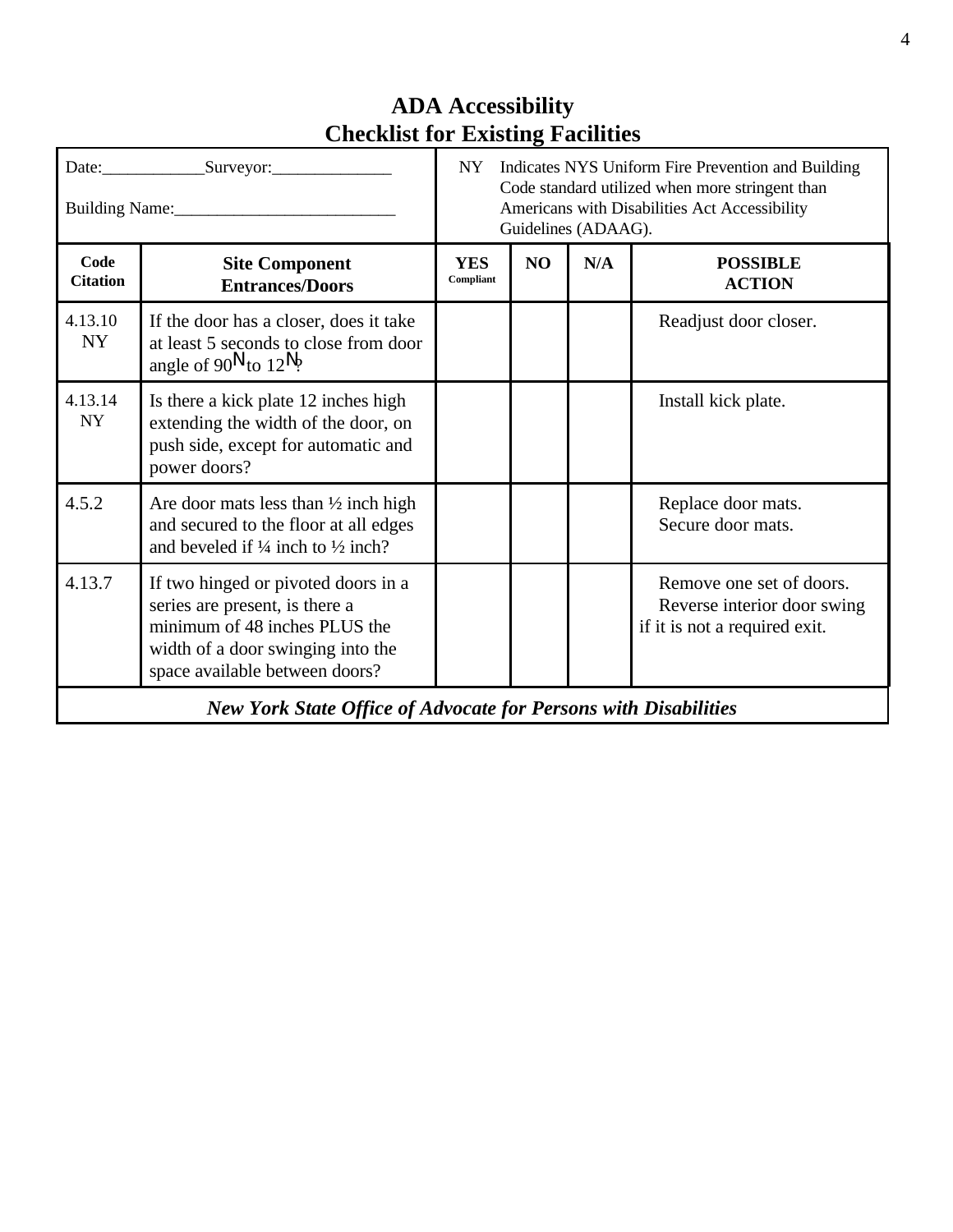| Date:<br>Surveyor: | Indicates NYS Uniform Fire Prevention and Building                                                                      |
|--------------------|-------------------------------------------------------------------------------------------------------------------------|
| Building Name:     | Code standard utilized when more stringent than<br>Americans with Disabilities Act Accessibility<br>Guidelines (ADAAG). |

**Note:** Any slope greater than 1:20 along an accessible route is considered a ramp. Any change in level greater than ½ inch along an accessible route must be ramped. In new construction and alterations the LEAST possible slope shall be used when building a ramp.

| Code<br><b>Citation</b>                                                                                                                                                                                                                                                                                                                         | <b>Site Component</b><br><b>Ramps</b>                                                                                                                                                                              | <b>YES</b><br>Compliant | N <sub>O</sub> | N/A | <b>POSSIBLE</b><br><b>ACTION</b>                                        |
|-------------------------------------------------------------------------------------------------------------------------------------------------------------------------------------------------------------------------------------------------------------------------------------------------------------------------------------------------|--------------------------------------------------------------------------------------------------------------------------------------------------------------------------------------------------------------------|-------------------------|----------------|-----|-------------------------------------------------------------------------|
| 4.8.5                                                                                                                                                                                                                                                                                                                                           | Do all ramps longer than 6 feet have<br>handrails on both sides?                                                                                                                                                   |                         |                |     | Install handrails.                                                      |
| 4.8.5                                                                                                                                                                                                                                                                                                                                           | Are the handrails sturdy and between 34 and<br>38 inches high?                                                                                                                                                     |                         |                |     | Readjust handrails.                                                     |
| 4.8.3                                                                                                                                                                                                                                                                                                                                           | Is the width between handrails a minimum of<br>36 inches?                                                                                                                                                          |                         |                |     | Increase width.                                                         |
| 4.5.1<br>4.8.8                                                                                                                                                                                                                                                                                                                                  | Is the ramp firm, stable and non-slip and<br>designed to prevent water buildup on the<br>surface?                                                                                                                  |                         |                |     | Re-establish surface.<br>Create 1:50 cross slope for water<br>drainage. |
| 4.8.4                                                                                                                                                                                                                                                                                                                                           | Is there a level landing located at the top and<br>bottom of the ramp (width equal to ramp<br>width - length 5 feet)?                                                                                              |                         |                |     | Build landing.                                                          |
| 4.8.2                                                                                                                                                                                                                                                                                                                                           | For every 30 inch ramp rise, a level platform<br>equal to the ramp width and 5 foot long must<br>be present.                                                                                                       |                         |                |     | Create landing.                                                         |
| 4.8.4(3)                                                                                                                                                                                                                                                                                                                                        | If the ramp changes direction, is there a 5<br>foot by 5 foot landing provided?                                                                                                                                    |                         |                |     | Create landing 5 foot x 5 foot.                                         |
| <b>NY</b><br>1101.1<br>4.8.7                                                                                                                                                                                                                                                                                                                    | Does ramp or landing have a 4 inch edge<br>protection? Note: Edge protection not<br>needed if ramp and landing are protected<br>with vertical guard rails or extended platform<br>12 inches beyond both handrails. |                         |                |     | Establish edge protection.                                              |
| 4.8.4(4)                                                                                                                                                                                                                                                                                                                                        | If a ramp leads to a doorway, refer to Fig:<br>B.4.13.6 for landing maneuvering clearance.                                                                                                                         |                         |                |     | Establish maneuvering clearance.                                        |
| 4.1.6(3)a<br>Note: Where space limitations prohibit the use of a 1:12<br>slope, a ramp may have a slope and rise as follows:<br>(1) A slope between 1:10 and 1:12 is allowed for a<br>maximum rise of 6 inches.<br>$(2)$ A slope between 1:8 and 1:10 is allowed for a<br>maximum rise of 3 inches. A slope steeper than 1:8 is<br>NOT allowed. |                                                                                                                                                                                                                    |                         |                |     |                                                                         |
|                                                                                                                                                                                                                                                                                                                                                 | <b>New York State Office of Advocate for Persons with Disabilities</b>                                                                                                                                             |                         |                |     |                                                                         |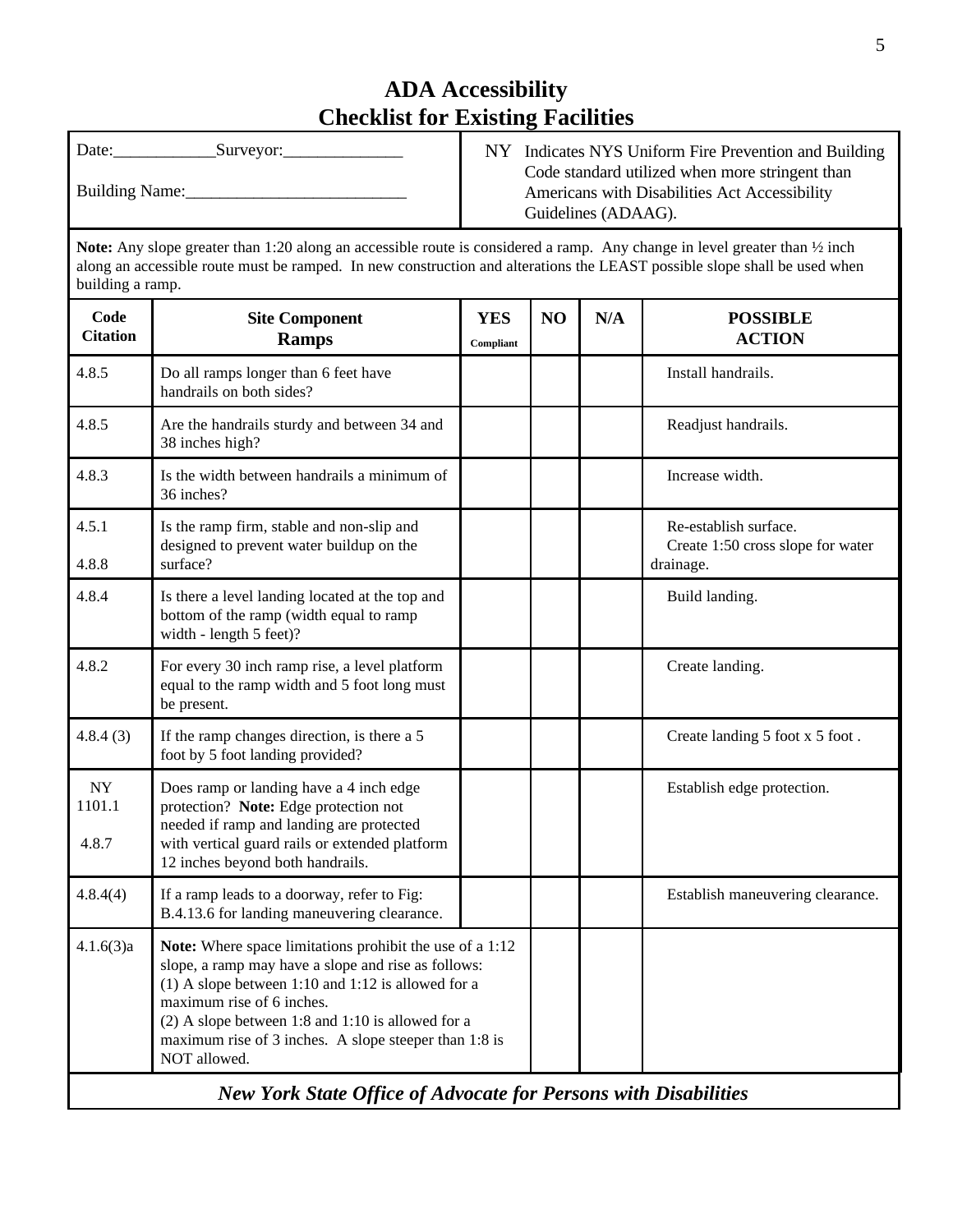|                                                                        |                                                                                                                                                                                                                                                                                                                                                                                                                                                                  | NY<br>Indicates NYS Uniform Fire Prevention and Building<br>standard utilized when more stringent than Americans with<br>Disabilities Act Accessibility Guidelines (ADAAG). |    |     |                                                                                                                                                                                                                                 |
|------------------------------------------------------------------------|------------------------------------------------------------------------------------------------------------------------------------------------------------------------------------------------------------------------------------------------------------------------------------------------------------------------------------------------------------------------------------------------------------------------------------------------------------------|-----------------------------------------------------------------------------------------------------------------------------------------------------------------------------|----|-----|---------------------------------------------------------------------------------------------------------------------------------------------------------------------------------------------------------------------------------|
|                                                                        |                                                                                                                                                                                                                                                                                                                                                                                                                                                                  |                                                                                                                                                                             |    |     |                                                                                                                                                                                                                                 |
| Code<br><b>Citation</b>                                                | <b>Site Component</b><br><b>Interior Accessible Route</b>                                                                                                                                                                                                                                                                                                                                                                                                        | <b>YES</b><br>Compliant                                                                                                                                                     | NO | N/A | <b>POSSIBLE</b><br><b>ACTION</b>                                                                                                                                                                                                |
| 4.1.3(1)                                                               | Does the accessible entrance provide direct<br>access to the main floor, lobby, or elevator?                                                                                                                                                                                                                                                                                                                                                                     |                                                                                                                                                                             |    |     | Add ramp or lifts.<br>Make another entrance accessible.                                                                                                                                                                         |
| 4.1.3(1)                                                               | Are all public spaces on an accessible path of<br>travel?                                                                                                                                                                                                                                                                                                                                                                                                        |                                                                                                                                                                             |    |     | Provide access to all public spaces along an<br>accessible path of travel.                                                                                                                                                      |
| 4.3.3                                                                  | Is the accessible route at least 36 inches wide?                                                                                                                                                                                                                                                                                                                                                                                                                 |                                                                                                                                                                             |    |     | Move furnishings such as tables, chairs,<br>display racks, vending machines, and counters<br>to make more room.                                                                                                                 |
| 4.3.4                                                                  | Is there a 5-foot circle or a T-shaped space for a<br>person using a wheelchair to reverse direction?                                                                                                                                                                                                                                                                                                                                                            |                                                                                                                                                                             |    |     | Rearrange furnishings, displays, and<br>equipment.                                                                                                                                                                              |
| 4.3.3                                                                  | Are all aisles and pathways to all goods and<br>services at least 36 inches wide?                                                                                                                                                                                                                                                                                                                                                                                |                                                                                                                                                                             |    |     | Rearrange furnishings and fixtures to clear<br>aisles.                                                                                                                                                                          |
| 4.5.3                                                                  | Is carpeting low-pile, tightly woven, and<br>securely attached along edges?                                                                                                                                                                                                                                                                                                                                                                                      |                                                                                                                                                                             |    |     | Secure edges on all sides.<br>Replace carpeting.                                                                                                                                                                                |
| 4.4.1                                                                  | On accessible routes through public areas, are<br>all obstacles cane-detectable (located within 27<br>inches of the floor or protruding less than 4<br>inches from the wall), or are they higher than 80<br>inches?                                                                                                                                                                                                                                              |                                                                                                                                                                             |    |     | Remove obstacles.<br>Install furnishings, planters, or other cane-<br>detectable barriers underneath the obstacle.                                                                                                              |
| 4.30                                                                   | Do signs designating permanent rooms and<br>spaces, such as restrooms, meeting rooms and<br>offices, comply with the appropriate<br>requirements for accessible signage?                                                                                                                                                                                                                                                                                         |                                                                                                                                                                             |    |     | Provide signage that has raised letters and<br>numbers, braille and complies with finish and<br>contrast standards, and is mounted at the<br>correct height and location, on wall 60 inches<br>above floor, latch side of door. |
| <b>NY</b><br>1101.4(I)<br>4.25                                         | Are all controls that are available for use by the<br>public (including electrical, mechanical,<br>window, cabinet and self-service controls)<br>located at an accessible height? NOTE: Reach<br>ranges: The maximum height for a side reach is<br>54 inches; for a forward reach, 48 inches. The<br>minimum reachable height is 15 inches.<br>Can they be operated with one hand and does<br>not require tight grasping, pinching and twisting<br>of the wrist? |                                                                                                                                                                             |    |     | Relocate controls.<br>Replace controls.                                                                                                                                                                                         |
| <b>NY</b><br>1101.6(b)                                                 | Are Assistive Listening Devices available in<br>meeting rooms, auditoriums and similar<br>occupancies with a seating capacity of 50 or<br>more people?                                                                                                                                                                                                                                                                                                           |                                                                                                                                                                             |    |     | Purchase Assistive Listening System.<br>Relocate meeting to an area with an<br>Assistive Listening System.                                                                                                                      |
| <b>NY</b><br>1101.6(b)                                                 | Are the number of receivers/transmitters equal<br>to 9 percent of the seating capacity.<br>Note: Assistive Listening Devices are required<br>when reception of audio information by the<br>audience is essential.                                                                                                                                                                                                                                                |                                                                                                                                                                             |    |     | Purchase additional receivers/transmitters.                                                                                                                                                                                     |
| <b>New York State Office of Advocate for Persons with Disabilities</b> |                                                                                                                                                                                                                                                                                                                                                                                                                                                                  |                                                                                                                                                                             |    |     |                                                                                                                                                                                                                                 |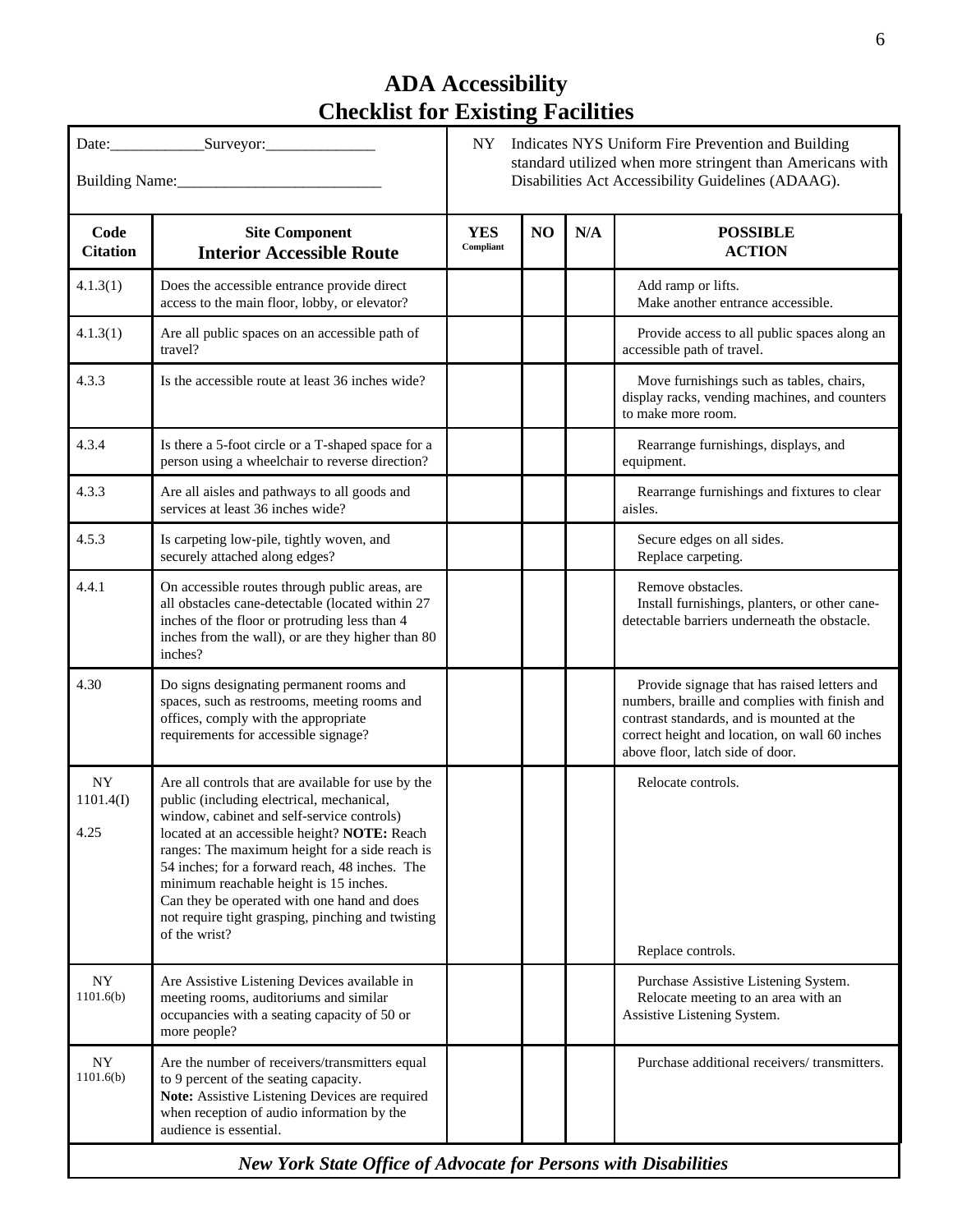|                              | NY                                                                                                           |                         |                | Indicates NYS Uniform Fire Prevention and Building<br>standard utilized when more stringent than Americans with<br>Disabilities Act Accessibility Guidelines (ADAAG). |                                  |  |  |
|------------------------------|--------------------------------------------------------------------------------------------------------------|-------------------------|----------------|-----------------------------------------------------------------------------------------------------------------------------------------------------------------------|----------------------------------|--|--|
| Code<br><b>Citation</b>      | <b>Site Component</b><br><b>BATHROOMS - SINKS</b>                                                            | <b>YES</b><br>Compliant | N <sub>O</sub> | N/A                                                                                                                                                                   | <b>POSSIBLE</b><br><b>ACTION</b> |  |  |
| NY<br>1101.4<br>4.17<br>4.18 | Are toileting facilities available to the<br>public? (If yes, refer to Fig:B 4.17.2)<br>through $4.20.3.2$ ) |                         |                |                                                                                                                                                                       |                                  |  |  |
|                              |                                                                                                              |                         |                |                                                                                                                                                                       |                                  |  |  |
|                              |                                                                                                              |                         |                |                                                                                                                                                                       |                                  |  |  |
|                              |                                                                                                              |                         |                |                                                                                                                                                                       |                                  |  |  |
|                              |                                                                                                              |                         |                |                                                                                                                                                                       |                                  |  |  |
|                              | <b>New York State Office of Advocate for Persons with Disabilities</b>                                       |                         |                |                                                                                                                                                                       |                                  |  |  |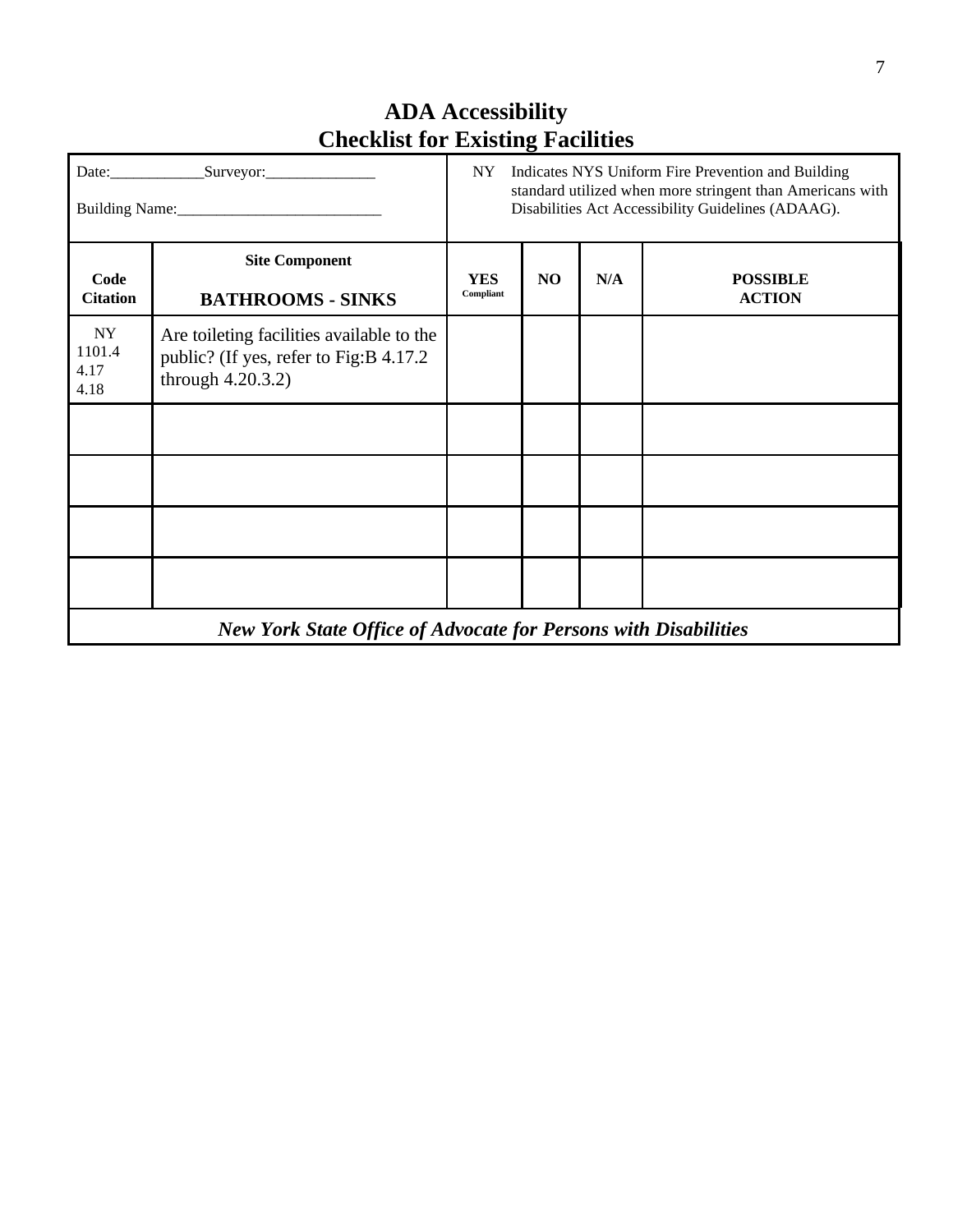| Date:                 | Indicates NYS Uniform Fire Prevention and Building                                                                      |
|-----------------------|-------------------------------------------------------------------------------------------------------------------------|
| Surveyor:             | NY.                                                                                                                     |
| <b>Building Name:</b> | Code standard utilized when more stringent than<br>Americans with Disabilities Act Accessibility<br>Guidelines (ADAAG). |

**Note:** For number of accessible telephones and when TDDs are required, refer to ADAAG Citation 4.1.3(17).

| Code<br><b>Citation</b> | <b>Site Component</b><br><b>Telephones</b><br>(ADAAG 4.30, 4.31)                                                             | <b>YES</b><br>Compliant | N <sub>O</sub> | N/A | <b>POSSIBLE</b><br><b>ACTION</b>                                          |
|-------------------------|------------------------------------------------------------------------------------------------------------------------------|-------------------------|----------------|-----|---------------------------------------------------------------------------|
| 4.31.2                  | If pay or public phones are provided, is<br>there clear floor space of at least 30 by 48<br>inches in front of at least one? |                         |                |     | Move furnishings.<br>Replace booth with open<br>station.                  |
| 4.31.3                  | Is the highest operable part of the phone no<br>higher than 48 inches (up to 54 inches if a<br>side approach is possible)?   |                         |                |     | Lower telephone.                                                          |
| 4.31.4<br>4.4           | Does the phone protrude no more than 4<br>inches into the circulation space?                                                 |                         |                |     | Place a cane-detectable barrier<br>on each side at floor level.           |
| 4.31.6                  | Does the phone have push-button controls?                                                                                    |                         |                |     | Contact phone company to<br>install push-buttons.                         |
| 4.31.5                  | Is the phone hearing aide compatible?                                                                                        |                         |                |     | Contact phone company to add<br>an induction coil (T-switch).             |
| 4.31.5                  | Is the phone adapted with volume control?                                                                                    |                         |                |     | Contact the phone company to<br>add volume control.                       |
| 4.30.7(2)               | Is the phone with volume control identified<br>with appropriate signage?                                                     |                         |                |     | Add signage.                                                              |
| 4.31.9<br>4.1           | Is one of the phones equipped with a text<br>telephone (TT or TDD)?                                                          |                         |                |     | Install a text telephone.<br>Have a portable text telephone<br>available. |
| 4.30.7(3)               | Is the location of the text telephone<br>identified by accessible signage bearing the<br>International TDD symbol?           |                         |                |     | Add signage.                                                              |
|                         | New York State Office of Advocate for Persons with Disabilities                                                              |                         |                |     |                                                                           |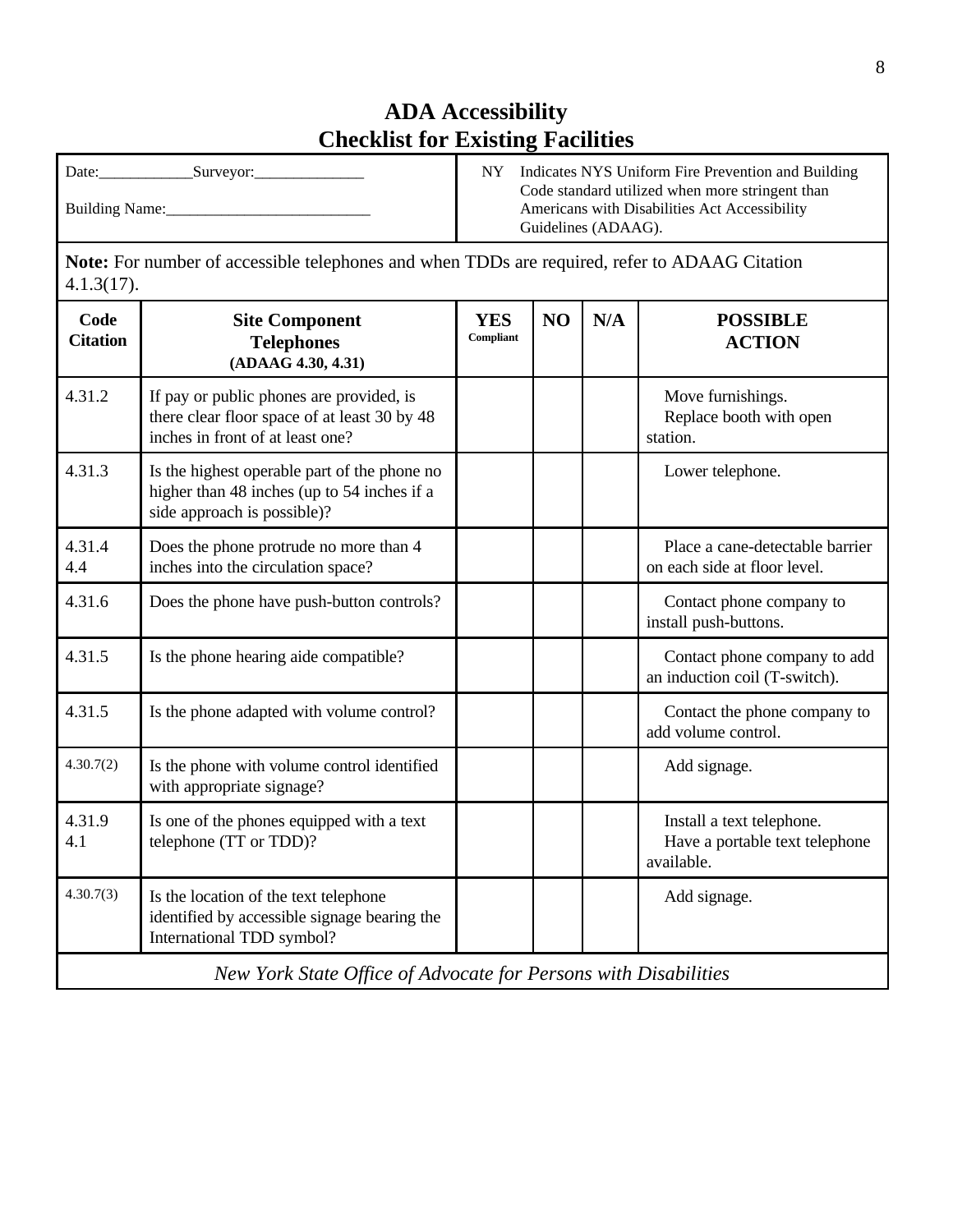|                                                                        | Building Name: 1988                                                                                                                           | Indicates NYS Uniform Fire Prevention and Building Code<br>NY<br>standard utilized when more stringent than Americans with<br>Disabilities Act Accessibility Guidelines (ADAAG). |                |     |                                                                                                 |  |
|------------------------------------------------------------------------|-----------------------------------------------------------------------------------------------------------------------------------------------|----------------------------------------------------------------------------------------------------------------------------------------------------------------------------------|----------------|-----|-------------------------------------------------------------------------------------------------|--|
| Code<br><b>Citation</b>                                                | <b>Site Component</b><br><b>Elevators</b>                                                                                                     | <b>YES</b><br>Compliant                                                                                                                                                          | N <sub>O</sub> | N/A | <b>POSSIBLE</b><br><b>ACTION</b>                                                                |  |
| 4.10                                                                   | Are there both visible and verbal or audible<br>door opening/closing and floor indicators<br>(one tone=up, two tones=down)?                   |                                                                                                                                                                                  |                |     | Install visible and verbal and<br>audible signs?                                                |  |
| 4.10.3                                                                 | Are the call buttons in the hallway no<br>higher than 42 inches? Are buttons raised<br>or flush?                                              |                                                                                                                                                                                  |                |     | Lower call buttons.<br>Provide a permanently attached<br>reach stick.                           |  |
| 4.10.12                                                                | Do the controls inside the cab have raised<br>and braille lettering?                                                                          |                                                                                                                                                                                  |                |     | Install raised lettering and braille<br>next to buttons.                                        |  |
| 4.10.5                                                                 | Is there a sign on the jamb at each floor<br>identifying the floor in raised and braille<br>letters?                                          |                                                                                                                                                                                  |                |     | Install tactile signs to identify floor<br>numbers, at a height of 60 inches<br>from the floor. |  |
| 4.10.14                                                                | Is the emergency intercom usable without<br>voice communication?                                                                              |                                                                                                                                                                                  |                |     | Replace communication system.                                                                   |  |
| 4.10.14                                                                | Is communication system identified by<br>raised symbol and lettering?                                                                         |                                                                                                                                                                                  |                |     | Add raised symbol and lettering.                                                                |  |
|                                                                        |                                                                                                                                               |                                                                                                                                                                                  |                |     |                                                                                                 |  |
| Code<br><b>Citation</b>                                                | Site Component<br>Lifts                                                                                                                       | <b>YES</b><br>Compliant                                                                                                                                                          | N <sub>O</sub> | N/A | <b>POSSIBLE</b><br><b>ACTION</b>                                                                |  |
| 4.11                                                                   | Can the lift be used without assistance?                                                                                                      |                                                                                                                                                                                  |                |     | At each stopping level, post clear<br>instructions for use of the lift.                         |  |
| 4.5                                                                    | Is there at least 30 by 48 inches of clear<br>space for a person using a wheelchair to<br>approach to reach the controls and use the<br>lift? |                                                                                                                                                                                  |                |     | Rearrange furnishings and<br>equipment to clear more space.                                     |  |
| 4.2.5<br>4.2.6                                                         | Are controls between 15 and 48 inches<br>high (up to 54 inches if a side approach is<br>possible)?                                            |                                                                                                                                                                                  |                |     | Move controls.                                                                                  |  |
| <b>New York State Office of Advocate for Persons with Disabilities</b> |                                                                                                                                               |                                                                                                                                                                                  |                |     |                                                                                                 |  |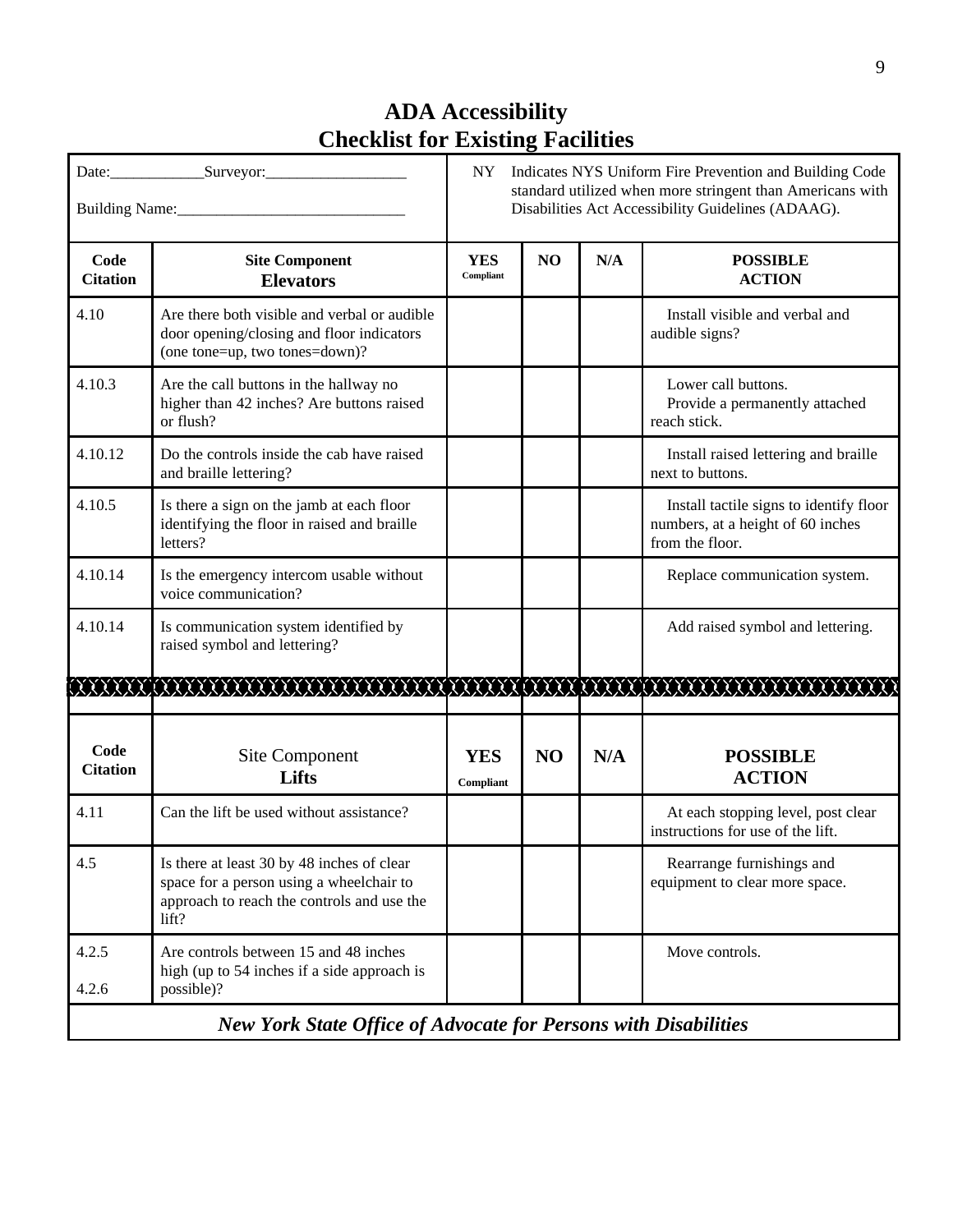| Building Name: 1988     |                                                                                                                                                                                                                                                       | NY<br>Indicates NYS Uniform Fire Prevention and Building Code<br>standard utilized when more stringent than Americans with<br>Disabilities Act Accessibility Guidelines (ADAAG). |                |     |                                                |  |  |
|-------------------------|-------------------------------------------------------------------------------------------------------------------------------------------------------------------------------------------------------------------------------------------------------|----------------------------------------------------------------------------------------------------------------------------------------------------------------------------------|----------------|-----|------------------------------------------------|--|--|
| Code<br><b>Citation</b> | <b>Site Component</b><br><b>Emergency Egress</b>                                                                                                                                                                                                      | <b>YES</b><br>Compliant                                                                                                                                                          | N <sub>O</sub> | N/A | <b>POSSIBLE</b><br><b>ACTION</b>               |  |  |
| 4.28                    | Do all alarms have both flashing lights and<br>audible signals?                                                                                                                                                                                       |                                                                                                                                                                                  |                |     | Install visible and audible alarms.            |  |  |
| 4.28.1                  | At minimum, are visual signal appliances<br>provided in buildings and facilities in each<br>of the following areas: restrooms and any<br>other general usage areas (e.g., meeting<br>rooms), hallways, lobbies, and any other<br>area for common use? |                                                                                                                                                                                  |                |     | Provide visual appliances at the<br>locations. |  |  |
|                         |                                                                                                                                                                                                                                                       |                                                                                                                                                                                  |                |     |                                                |  |  |
|                         | <u> KAANAN KAAN KAANAN KAANAN KA</u>                                                                                                                                                                                                                  |                                                                                                                                                                                  |                |     |                                                |  |  |
| Code<br><b>Citation</b> | Site Component<br><b>Stairs</b>                                                                                                                                                                                                                       | <b>YES</b><br>Compliant                                                                                                                                                          | NO             | N/A | <b>POSSIBLE</b><br><b>ACTION</b>               |  |  |
| 4.9                     | Do treads have a non-slip surface?                                                                                                                                                                                                                    |                                                                                                                                                                                  |                |     | Add non-slip surface to treads.                |  |  |
| 4.9.4(1)                | Do stairs have continuous rails on both<br>sides, with 12 inch extensions beyond the<br>top and bottom stairs?                                                                                                                                        |                                                                                                                                                                                  |                |     | Add or replace handrails.                      |  |  |
|                         |                                                                                                                                                                                                                                                       |                                                                                                                                                                                  |                |     |                                                |  |  |
|                         |                                                                                                                                                                                                                                                       |                                                                                                                                                                                  |                |     |                                                |  |  |
|                         |                                                                                                                                                                                                                                                       |                                                                                                                                                                                  |                |     |                                                |  |  |
|                         |                                                                                                                                                                                                                                                       |                                                                                                                                                                                  |                |     |                                                |  |  |
|                         | <b>New York State Office of Advocate for Persons with Disabilities</b>                                                                                                                                                                                |                                                                                                                                                                                  |                |     |                                                |  |  |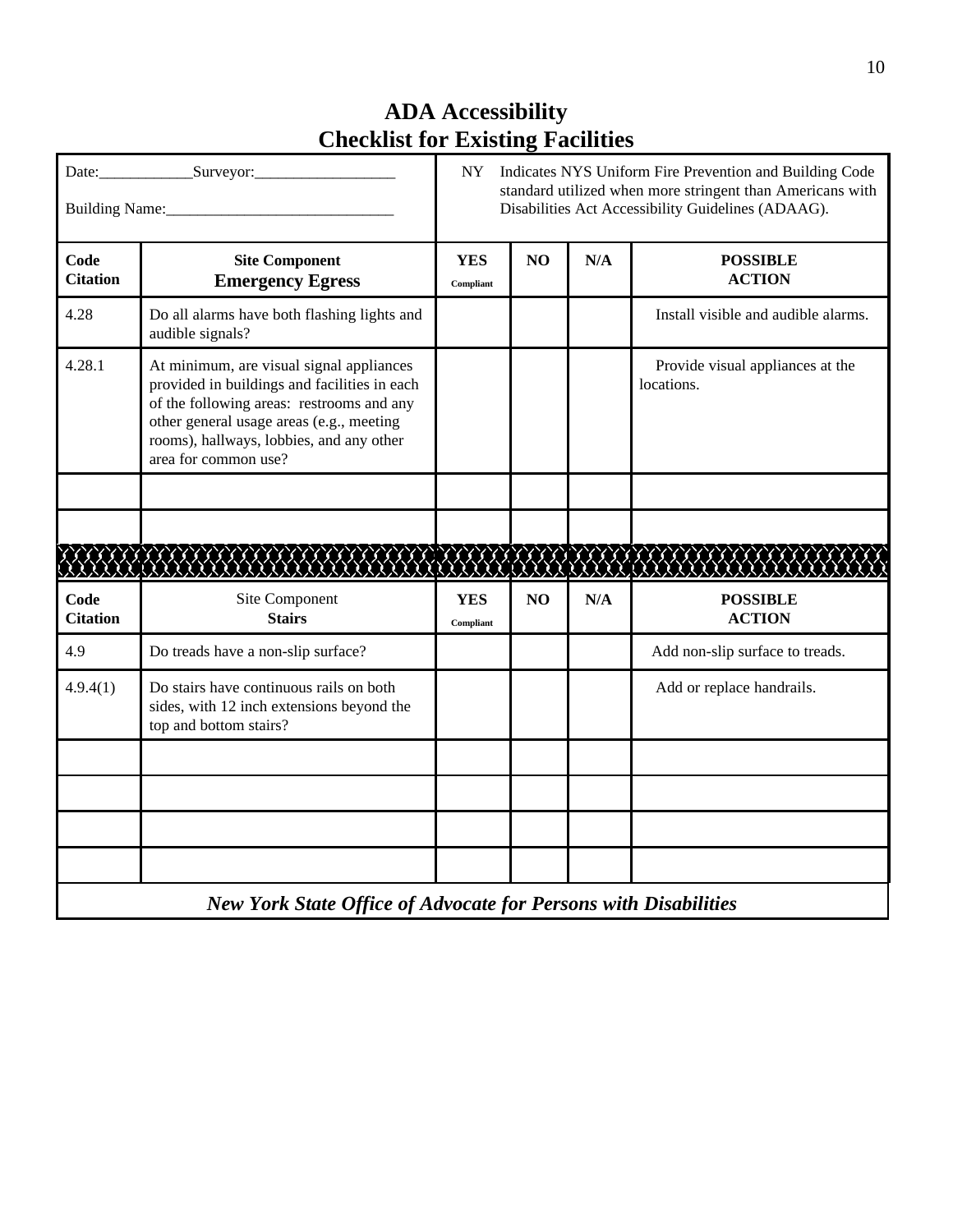**Date:**\_\_\_\_\_\_\_\_\_\_\_\_\_\_\_\_ **Surveyor:**\_\_\_\_\_\_\_\_\_\_\_\_\_\_\_\_\_\_\_ **Building Name:** 

 NY Indicates NYS Uniform Fire Prevention and Building Code standard utilized when more stringent than American with Disabilities Act Accessibility Guidelines (ADAAG).

| Note: Cup dispensers at a height of 48 inches may be installed in lieu of replacing water fountain. |                                                                                                                                            |                         |    |     |                                                                                                 |  |
|-----------------------------------------------------------------------------------------------------|--------------------------------------------------------------------------------------------------------------------------------------------|-------------------------|----|-----|-------------------------------------------------------------------------------------------------|--|
| Code<br><b>Citation</b>                                                                             | <b>Site Component</b><br><b>DRINKING FOUNTAIN</b>                                                                                          | <b>YES</b><br>Compliant | NO | N/A | <b>POSSIBLE ACTION</b>                                                                          |  |
| 4.15.2                                                                                              | If drinking fountains are available for public use, is the<br>spout no higher than 36 inches?                                              |                         |    |     | Install new drinking<br>fountain.<br>Install cup dispenser next to<br>fountain, 48 inches high. |  |
| 4.15.3                                                                                              | Is the spout located toward the front of the unit?                                                                                         |                         |    |     | Install cup dispenser.                                                                          |  |
| 4.15.3                                                                                              | Does the water flow run parallel to the front of the unit<br>or within 3 inches of the front edge?                                         |                         |    |     | Readjust water flow.                                                                            |  |
| 4.15.3                                                                                              | Is the water flow height at least 4 inches?                                                                                                |                         |    |     | Readjust water flow.                                                                            |  |
| 4.15.4                                                                                              | Are the controls front-mounted or side-mounted, near<br>the front edge?                                                                    |                         |    |     | Relocate controls.<br>Buy new fountain.                                                         |  |
| 4.15.5                                                                                              | Is there clear floor space of 48 inches wide and 30<br>inches deep (measured from front edge of fountain)?                                 |                         |    |     | Create space.                                                                                   |  |
| 4.15.5                                                                                              | Is there clear knee space of at least 27 inches,<br>measured from the bottom of the apron to the floor<br>(wall mount-cantilevered units)? |                         |    |     | Provide knee space.                                                                             |  |
| 4.15.5                                                                                              | If fountain is located in an alcove, is there a minimum<br>of 30 inches clear width (wall mount-cantilevered<br>units)?                    |                         |    |     | Increase width.<br>Relocate fountain.                                                           |  |
| 4.15.5                                                                                              | Is the fountain from 17 to 19 inches deep (wall mount-<br>cantilevered units)?                                                             |                         |    |     | Increase depth.                                                                                 |  |
| 4.15.5                                                                                              | Is there clear toe space of at least 9 inches, measured<br>from bottom of fountain to floor (wall mount-<br>cantilevered units)?           |                         |    |     | Provided 9 inch toe space.                                                                      |  |
| New York State Office of Advocate for Persons with Disabilities                                     |                                                                                                                                            |                         |    |     |                                                                                                 |  |

*New York State Office of Advocate for Persons with Disabilities*